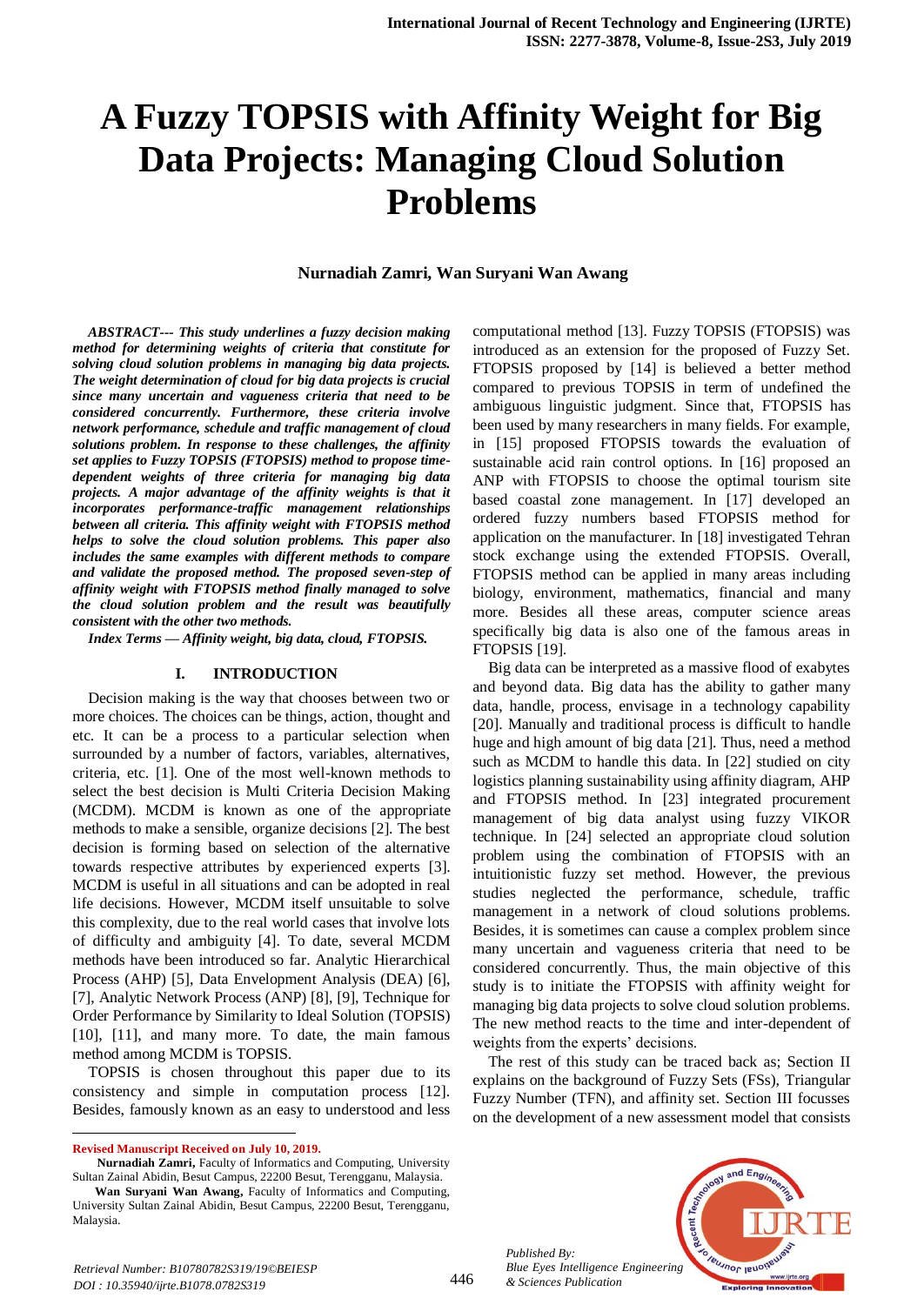# **A FUZZY TOPSIS WITH AFFINITY WEIGHT FOR BIG DATA PROJECTS: MANAGING CLOUD SOLUTION PROBLEMS**

of FTOPSIS with affinity weight. Then, a numerical example calculates in Section IV with the demonstration of the viability and relevancy of the projected method. Section V shows the evaluation between the projected and existing example. Section VI concludes.

## **II. PRELIMINARIES**

Definitions that attached to the FTOPSIS and affinity weight present in this section.

### *A. Definition 2.1 Fuzzy Sets [25]*

Zadeh (the person who introduced Fuzzy Sets (FSs) [25] discussed that a FS can be interpreted as a group of objects that consider grades of membership. The idea of FSs are generalized by classical sets.

Let *H* be a universe of sets, where  $m_A(h)$  is a membership function. Each element *h* in *H* is a fuzzy number from 0 till 1. Thus, the formula for FSs is as in (1):

$$
\tilde{A} = \left\{ \left( h, \mu_A \left( h \right) \right) \middle| h \in H \right\} \tag{1}
$$

## *B. Definition 2.2 Triangular Fuzzy Number [26]*

Next, in [25] expended FSs into a triangular fuzzy number (TFN). TFN consists of A where A can be represented as  $A = (1, m, u)$ . Thus, the membership function is given by

$$
m_{A} \left( h \right) = \begin{cases} h - 1/m - 1, & l \in h \in m \\ u - h/u - m, & m \in h \in u \\ 0, & \text{otherwise} \end{cases}
$$
 (2)

## *C. Definition 2.3 Affinity Sets [27]*

The meaning of affinity itself can be delineated as a similarity. Affinity involves a relationship, linkage between a group of people or elements. The full definition of affinity is interpreted as follows.

Let *e* and  $A = a$  subject and an affinity set and  $I = a$  subset of the time axis  $(0, +\infty)$ . Therefore, the function of affinity between *e* and A is denoted as,

$$
M_A^e(t): I \to [0,1] \tag{3}
$$

where  $t \rightarrow M_A^e(t)$ 

which  $M_A^e(t)$  is the degree of affinity between the subject e and the affinity set A at time t. Affinity function is a fuzzy set between [0,1].

#### **III. ASSESSMENT MODEL**

This section presents the six steps of the assessment model where FTOPSIS is integrated with affinity set to become FTOPSIS with affinity weight. The overview of the proposed step-by-step FTOPSIS with affinity weight steps is summarized as follows.



**Fig. 1: A framework of the proposed FTOPSIS with affinity weights**

The further explanations of the proposed seven steps of FTOPSIS with affinity weights are described as follows.

*A. Step 1. Linguistic Evaluation and Construct Decision Matrix*

Basically, linguistic scales are generated suited based on the decision problems. Here, cloud solution problems are our main target to solve. Therefore, the linguistic scales are scaled from Very Very Bad' to 'Extremely Good' and seen suited with the problems. Table 1 lists all the linguistic evaluation based on fuzzy sets. This linguistic evaluation is used by all experts to classify each alternative rating based factors.

**Table 1: Linguistic evaluation of fuzzy sets**

| Linguistic Evaluation | Scale     |
|-----------------------|-----------|
| (VVB) Very Very Bad   | (0,1,2)   |
| (VB) Very Bad         | (1,2,3)   |
| (B) Bad               | (2,3,4)   |
| (MB) Medium Bad       | (3,4,5)   |
| (F) Fair              | (4,5,6)   |
| (MG) Medium Good      | (5,6,7)   |
| (G) Good              | (6,7,8)   |
| (VG) Very Good        | (7, 8, 9) |
| (VVG) Very Very Good  | (8,9,10)  |
| (EG) Extremely Good   | (9,10,1)  |

The construction of decision matrices in (4) is made using Table 1.

$$
E = \begin{bmatrix} S_1 & S_2 & \cdots & S_n \\ B_1 & g_{11} & g_{12} & \cdots & g_{1n} \\ g_{21} & g_{22} & \cdots & g_{2n} \\ \vdots & \vdots & \vdots & \vdots & \vdots \\ B_M & g_{m1} & g_{m2} & \cdots & g_{mn} \end{bmatrix}
$$
 (4)



*Published By:*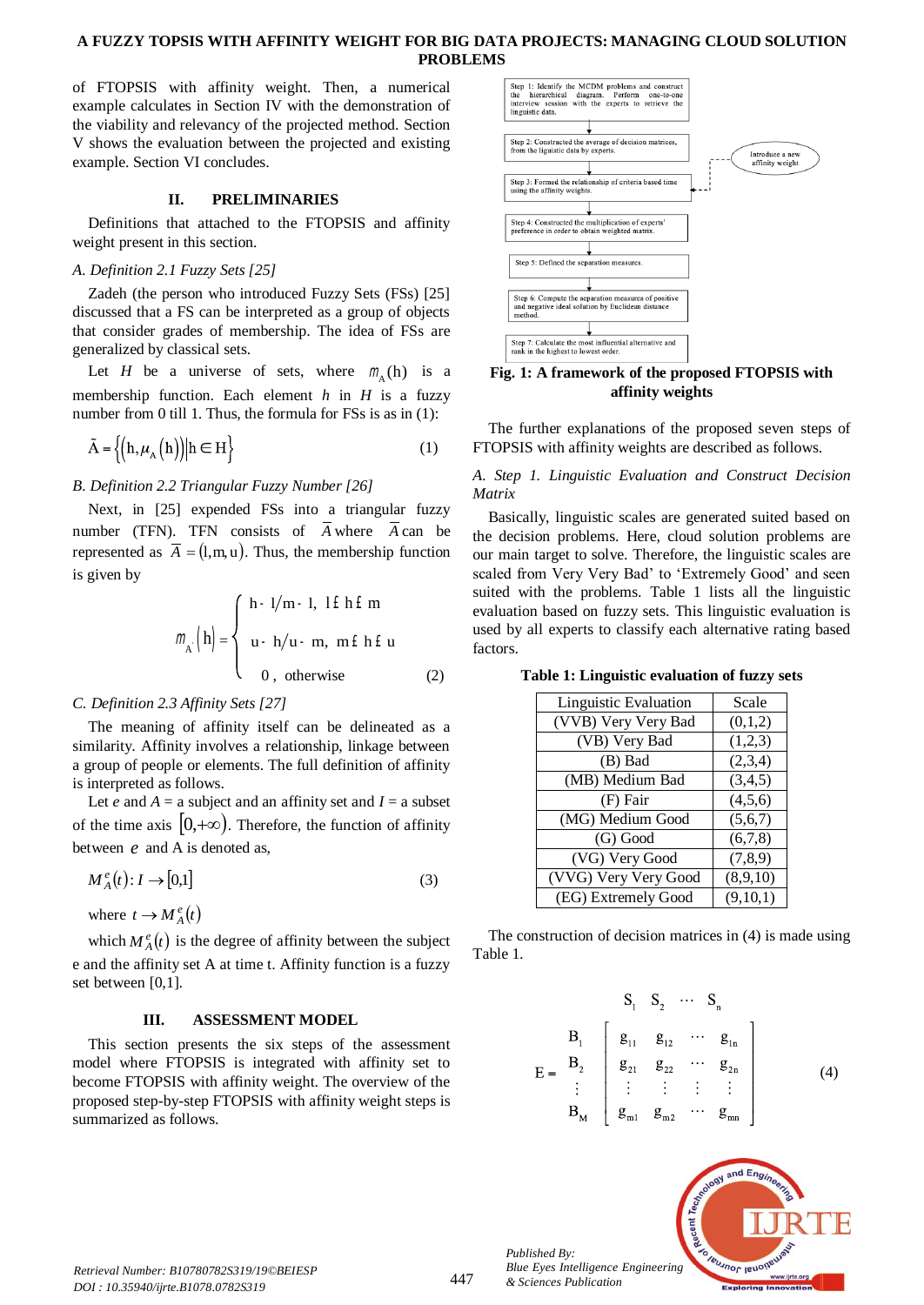where  $S_1$   $S_2$   $\cdots$   $S_n$  are criteria,  $B_1, B_2, \ldots, B_m$  are alternatives and  $g_{ij}$  is the rating of alternative.

*B. Step 2. Normalize the Linguistic Evaluation*

The normalized value  $\{m_{ij}\}\$ is defined as

$$
m_{ij} = \frac{g_{ij}}{\sqrt{\sum_{j=1}^{j} g_{ij}^{2}}}, \ \ j = 1, ..., J; i = 1, ..., n.
$$
 (5)

# *C. Step 3. Construct the Weighting Using Affinity Weight*

The weights using the affinity weights are constructed as follows:

$$
w_{r_{ij}}^C(t): I \to [0,1]
$$
  
\n
$$
t \to w_{r_{ij}}^C(t)
$$
\n(6)

where  $w_{r_{ij}}^e$  $\mathbf{e}_{\text{r}}^{\text{e}}$  (t) = the degree of affinity weight between the

criteria S and the alternative B at time *t*.

Affinity function is a fuzzy set between [0,1]. Table 2 is needed to construct the weighting using affinity weight as in (6).

## **Table 2: Linguistic evaluation of affinity weights**

| Linguistic Evaluation | <b>Affinity Weights</b> |
|-----------------------|-------------------------|
| (VW) Very Weak        | (0,1,2)                 |
| (W) Weak              | (2,3,4)                 |
| (M) Medium            | (4,5,6)                 |
| $(S)$ Strong          | (6,7,8)                 |
| (VS) Very Strong      | (8,9,10)                |

*D. Step 4. Form the Decision Matrix's Weighted*

The  $p_{ij}$  refers to the weighted normalized value as:

$$
p_{ij} = w_{ij} \times m_{ij}, \ j = 1,...,J; i = 1,...,n,
$$
 (7)

where, the weight of  $w_i$  for *i* th criterion, and  $\sum_{i=1}^{n} w_i = 1$ . 1 = *i*

*E. Step 5. Verify the PIS Distance and NIS Distance*

 $A^*$  is a positive ideal solutions.

$$
A^* = p_1^*,..., p_n^* \} = \{ (\max_j \ p_{ij} | i \in I), (\min_j \ p_{ij} | i \in I^*) \},
$$

*A*<sup>-</sup> is a negative ideal solutions.

$$
A^{-} = \{ p_{i}^{-},..., p_{n}^{-}\} = \{ (\min_{j} p_{ij} | i \in I), (\max_{j} p_{ij} | i \in I^{*}) \},
$$
\n(8)

where  $I$  is referred to the positive criteria and  $I$  is referred to the negative criteria.

# *F. Step 6. Design of PIS Distance and NIS Distance*

Euclidean distance is used to calculate the PIS distance

$$
D_j^* = \sqrt{\sum_{i=1}^n (p_{ij} - p_i^*)^2}, j = 1,...,J.
$$
 (9)

and Euclidean distance is used to calculate the NIS distance.

$$
D_j^- = \sqrt{\sum_{i=1}^n (p_{ij} - p_i^-)^2}, j = 1,...,J.
$$
 (10)

*G. Step 7. The Final Calculations of Relative Closeness*

In (11) calculates the best of the alternative  $B_i$  with respect to S,

$$
Q_j^* = \frac{D_j^*}{D_j^* + D_j^*}, j = 1, \dots, J. \tag{11}
$$

The most influential alternative is ranked based on (11). The highest value of most influential  $Q_j$  $Q_i^*$  refers as the best place over the alternative  $B_i$ . The highest rank calls as the most effective alternative towards the ideal solution.

# **IV. RESULTS AND DISCUSSION**

In [24] extent analysis is utilised to calculate the FTOPSIS with affinity weight. This example is used to rank among five recognize cloud solutions for big data projects. Three experts  $(D_1, D_2, and D_3)$  are assigned for choosing the most suitable cloud solutions. Five recognize cloud solutions are listed as Amazon as A1, HP Cloud as A2, Google as A3, Rackspace as A4 and Microsoft Azure as A5 versus three criteria: e-Governance as C1, Business continuity as C2 and Security as C3. The linguistic terms are used by three experts to evaluate the alternatives with respect to different attributes. These linguistic terms Table 1 and 2 are transformed based on the proposed method to sequence computation steps. Thus, this section presents a simplified seven-step computational procedures where the linguistic data are computationally processed to obtain affinity weights of the criteria.

# *A. Step 1: Linguistic Evaluation and Construct Decision Matrix*

Based on (4) and Table 1, the structure for evaluating the highest cloud solution lead to big data problems is given in Fig. 2 considers all the alternatives and criteria.



**Fig. 2: Hierarchical structure of cloud solution for big data problems**



*Retrieval Number: B10780782S319/19©BEIESP DOI : 10.35940/ijrte.B1078.0782S319*

*Published By:*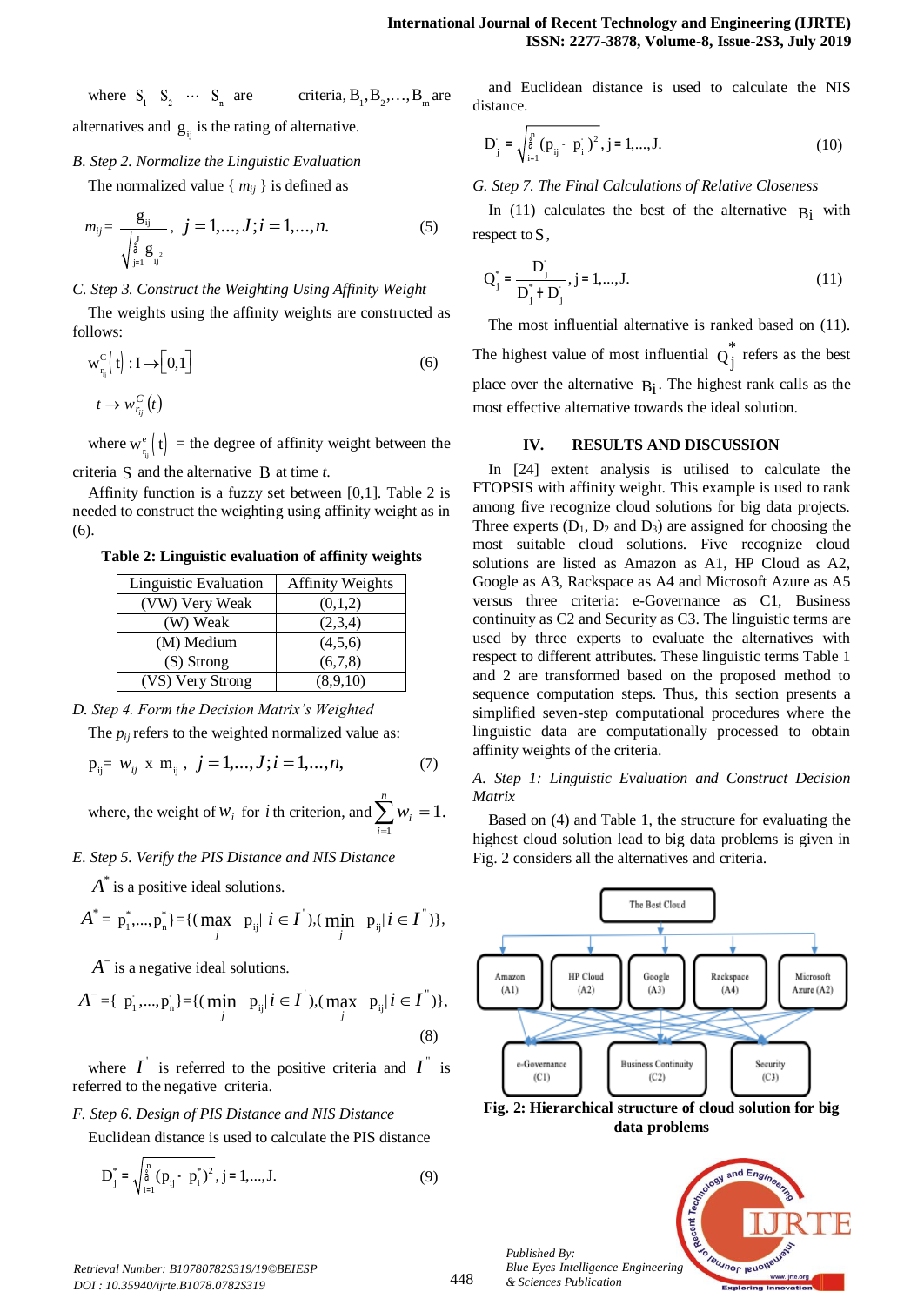## **A FUZZY TOPSIS WITH AFFINITY WEIGHT FOR BIG DATA PROJECTS: MANAGING CLOUD SOLUTION PROBLEMS**

#### *B. Step 2: Normalize the Linguistic Evaluation*

Based on Step 1 and Fig. 2, all values from experts are normalized using (5). This normalizes linguistic evaluations are summarized as Table 3 as follows.

|   | B <sub>1</sub> | <b>B2</b> | B <sub>3</sub> | B4       | <b>B5</b> |
|---|----------------|-----------|----------------|----------|-----------|
| S | (0.6333,       | (0.5,     | (0.7333,       | (0.5667, | (0.4667,  |
|   | 0.7333,        | 0.6.      | 0.8333,        | 0.6667,  | 0.5667,   |
|   | 0.8333         | (0.7)     | 0.9333         | 0.7667   | 0.6667    |
| S | (0.5333,       | (0.5,     | (0.6667,       | (0.4333, | (0.3667,  |
| 2 | 0.6333,        | 0.6.      | 0.7667,        | 0.5333,  | 0.4667,   |
|   | 0.7333         | (0.7)     | $0.8667$ ),    | 0.6333)  | 0.5667    |
| S | (0.6667,       | (0.5333,  | (0.6667,       | (0.6333, | (0.5667,  |
| 3 | 0.7667,        | 0.6333,   | 0.7667,        | 0.7333,  | 0.6667,   |
|   | 0.8667         | 0.7333    | 0.8667         | 0.8333   | 0.7667    |

**Table 3: Fuzzy decision matrix**

# *C. Step 3: Construct the Weighting Using Affinity Weight*

Two different hours are selected to manage the big data project for the weighted decision matrix, which are offpeak-hours and peak hours. This is due to the research from [28], there are different type times to access the Internet. Some are on peak hours, some are off-peak hours. Peak hours are during the late evening till midnight time. During this time, the network operators and service providers need to work hard in ensuring its quality and efficiency. Therefore, this study focused on how the e-Governance (C1), Business continuity (C2), Security (C3) towards five market players: Amazon (A1), HP Cloud (A2), Google (A3), Rackspace (A4), Microsoft Azure (A5) during offpeak hours and peak hours.

Linguistic evaluation of affinity weights from Table 2 are used by three experts to evaluate values of the alternatives with respect to attributes towards two different hours; offpeak hours and peak hours respectively. Let's select C1 as an example to calculate the matrix for off-peak hours is explained as follows.

$$
C1: \left(\frac{VI + VI + I}{3}\right) = (7.3333,8.3333,9.3333)
$$

Then, the average is (0.7333, 0.8333, 0.9333)

**Table 4: Weight for off-peak hours**

|                | Weight for Off-Peak Hours |
|----------------|---------------------------|
| S <sub>1</sub> | (0.7333, 0.8333, 0.9333)  |
| S <sub>2</sub> | (0.6667, 0.7667, 0.8667)  |
| S <sub>3</sub> | (0.4667, 0.5667, 0.6667)  |

Then, the calculation for the matrix of C1 for off-peak hours is explained as follows.

$$
C1: \left(\frac{VI + VI + VI}{3}\right) = (8.0, 9.0, 10)
$$

Then, the average is (0.8, 0.9, 1)

**Table 5: Weight or peak-hours**

|                | Weight for Peak-Hours    |
|----------------|--------------------------|
| S1             | (0.8, 0.9, 1)            |
| S <sub>2</sub> | (0.6667, 0.7667, 0.8667) |
| S <sub>3</sub> | (0.5333, 0.6333, 0.7333) |

# *D. Step 4: Form the Decision Matrix's Weighted*

Two decision matrix's weighted for off-peak hours and peak hours are constructed based on Step 2 and 3. Thus, is summarized as Table 6.

|  |  |  | Table 6: Weighted average for off-peak hours |  |
|--|--|--|----------------------------------------------|--|
|--|--|--|----------------------------------------------|--|

|                | B1       | <b>B2</b>   | B <sub>3</sub> | B4       | <b>B5</b> |
|----------------|----------|-------------|----------------|----------|-----------|
| <sup>S</sup>   | (0.4644, | (0.3667,    | (0.5378,       | (0.4156, | (0.3422,  |
|                | 0.6111,  | 0.46,       | 0.6944.        | 0.5556,  | 0.4722,   |
|                | 0.7778   | $0.6067$ ), | 0.8711)        | 0.7156   | 0.6222    |
| <sub>S</sub>   | (0.3556, | (0.3333,    | (0.4444,       | (0.2889, | (0.2444,  |
| $\mathfrak{D}$ | 0.4856,  | 0.46,       | 0.5878,        | 0.4089,  | 0.3578,   |
|                | 0.6356   | 0.6067      | 0.7511)        | 0.5489   | 0.4911)   |
| <sup>S</sup>   | (0.3111, | (0.2489,    | (0.3111,       | (0.2956, | (0.2644,  |
| 3              | 0.4344,  | 0.4856,     | 0.4344,        | 0.4156,  | 0.3778,   |
|                | 0.5778   | 0.6356      | 0.5778         | 0.5556   | 0.5111)   |
|                |          |             |                |          |           |

| Table 7: Weighted average for peak hours |  |  |
|------------------------------------------|--|--|
|                                          |  |  |

|   | B1       | <b>B2</b>  | B <sub>3</sub> | B4       | <b>B5</b> |
|---|----------|------------|----------------|----------|-----------|
| S | (0.5067, | (0.4, )    | (0.5867,       | (0.4533, | (0.3733,  |
|   | 0.66,    | 0.46,      | 0.75,          | 0.6.     | 0.51,     |
|   | 0.8333   | $0.6067$ , | 0.9333         | 0.7667   | 0.6667    |
| S | (0.3556, | (0.3333,   | (0.4444,       | (0.2889, | (0.2444,  |
| 2 | 0.4856,  | 0.46,      | 0.5878,        | 0.4089,  | 0.3578,   |
|   | 0.6356   | 0.6067     | $0.7511$ ,     | 0.5489   | 0.4911)   |
| S | (0.3556, | (0.2844,   | (0.3556,       | (0.3378, | (0.3022,  |
| 3 | 0.4856,  | 0.4856,    | 0.4856,        | 0.4644,  | 0.4222,   |
|   | 0.6356   | 0.6356,    | 0.6356         | 0.6111)  | 0.5622    |

*E. Step 5: Verify the PIS Distance and NIS Distance*

Here, the verification for each PIS distance and the NIS distance are determined as:

$$
A^+ = (1, 1, 1) \ A^- = (0, 0, 0)
$$

# *F. Step 6: Design of PIS Distance and NIS Distance*

The Euclidean distance is used to calculate the distance for off-peak hours and peak-hours as stated in Table 8.

**Table 8: The distance off-peak hours**

|                | $\overline{D}^*$ | D.     |
|----------------|------------------|--------|
| B <sub>1</sub> | 2.5860           | 2.7550 |
| B <sub>2</sub> | 2.8450           | 2.5138 |
| B <sub>3</sub> | 2.2903           | 3.0763 |
| <b>B4</b>      | 2.8338           | 2.4937 |
| B <sub>5</sub> | 3.1190           | 2.1961 |

**Table 9: The distance peak hours**

|                       | $\overline{D}^*$ | D      |
|-----------------------|------------------|--------|
| B <sub>1</sub>        | 2.4250           | 2.9282 |
| <b>B</b> <sub>2</sub> | 2.7954           | 2.5400 |
| B <sub>3</sub>        | 2.1244           | 3.2608 |
| B4                    | 2.6816           | 2.6554 |
| B5                    | 2.9833           | 2.3389 |



*Published By:*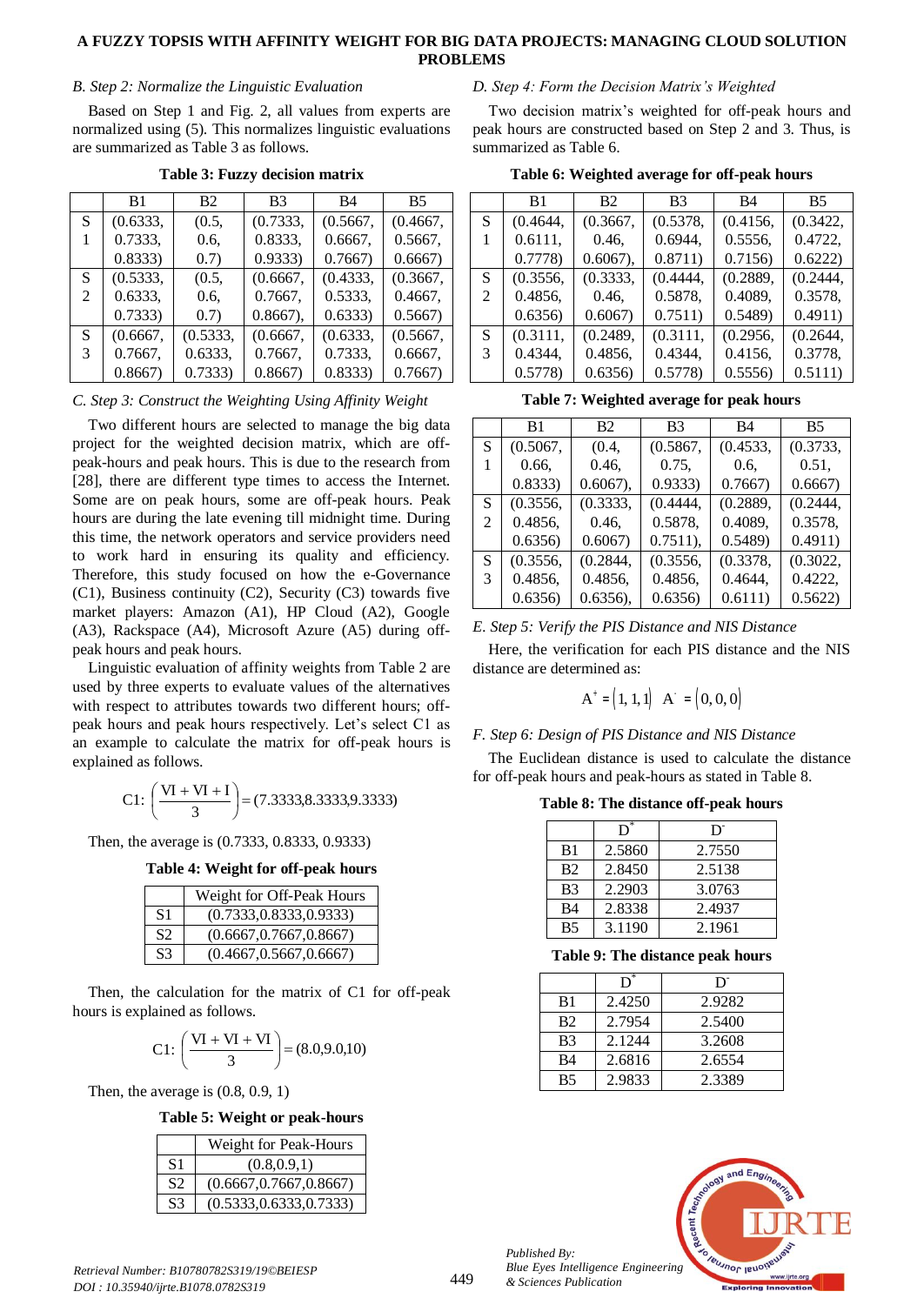### *G. Step 7: The Final Calculations of Relative Closeness*

The comparative results based on closeness coefficients between off-peak hours and peak hours are stated as Table 10 as follows.

|                | <b>Closeness</b>      | <b>Closeness</b> | Results |
|----------------|-----------------------|------------------|---------|
|                | Coefficients          | Coefficients     |         |
|                | <b>Off-Peak Hours</b> | Peak Hours       |         |
| B1             | 0.5158                | 0.5470           | 0.5314  |
| <b>B2</b>      | 0.4691                | 0.4761           | 0.4725  |
| B <sub>3</sub> | 0.5732                | 0.6055           | 0.5894  |
| B4             | 0.4681                | 0.4976           | 0.4828  |
| B5             | 0.4132                | 0.4395           | 0.4263  |

**Table 10: Closeness coefficients of the proposed method**

Table 10 shows that B3 is the best cloud solution problems at 0.5894. The second pace is B1 at 0.5314, then B4 at 0.4828, B2 at 0.4725 and lastly B5 at 0.4263. This ranking can be summarized as  $B3 > B1 > B4 > B2 > B5$ .

In order to validate this proposed method, we provide a comparative analysis study. Two different comparative analysis using the previous method which are FTOPSIS [14] and Intuitionistic with TOPSIS [24] were used to validate the proposed method. Thus, full results are summarized as Table 11.

**Table 11: Comparative analysis**

| <b>Methods</b>             | Ranking Order According    |
|----------------------------|----------------------------|
|                            | to Closeness Coefficient   |
| Proposed Method            | $B3 > B1 > B4 > B2 > B5$ . |
| Fuzzy TOPSIS [14]          | $B3 > B1 > B2 > B4 > B5$ . |
| Intuitionistic with TOPSIS | $B3 > B1 > B4 > B2 > B5$ . |
| 24                         |                            |

Based on Table 11, we can conclude that all results are well coherent. The slight changes between B4 and B2 maybe due to the inconsistency of each step in different methods.

## **V. CONCLUSION**

Performance, schedule, traffic management are three important parts to manage cloud solution problems for big data projects. This paper introduced an affinity set based FTOPSIS method for solving these cloud solution problems. Three committee experts provided weight data using the provided linguistic scales. Based on these three experts, it was found that Google is the best cloud platform compared to Amazon, HP Cloud, Rackspace and Microsoft Azure. Besides, this paper also provided a comparative analysis between the proposed method with two previous methods (FTOPSIS by [14] and Intuitionistic with TOPSIS by [24]). Finally, we can conclude that FTOPSIS with affinity weight is a practical and compatible method to solve big data projects problem. For future work, we aim to integrate affinity sets with other MCDM methods such as AHP or ANP and make a comparison between each of them.

#### **ACKNOWLEDGMENT**

This research was supported by Pusat Pengurusan Kecemerlangan dan Inkubator Penyelidikan, Universiti Sultan Zainal Abidin.

#### **REFERENCES**

- 1. M. Zeleny, Multiple Criteria Decision Making. New York: McGraw-Hill, 1982.
- 2. Y. Deng, F. T. S. Chan, Y. Wu, and D. Wang, "A new linguistic MCDM method based on multiple-criterion data fusion," Expert Systems with Applications, 38, 2011, pp. 6985-6993.
- 3. L. Abdullah, J. Sunadia, and T. A. Imran, "A new analytic hierarchy process in multi-attribute group decision making," International Journal of Soft Computing, 4(5), 2009, pp. 208–2014.
- 4. R. A. Krohling, and T. T. M. de Souza, "Combining prospect theory and fuzzy numbers to multi-criteria decision making," Expert Systems with Applications, 39(13), 2012, pp. 11487-11493.
- 5. W. Ho, X. Xu, and P. K. Dey, "Multi-criteria decision making approaches for supplier evaluation and selection: A literature review," European Journal of Operational Research, 202(1), 2010, pp. 16–24.
- 6. E. Hermans, T. Brijs, G. Wets, and K. Vanhoof, "Benchmarking road safety: Lessons to learn from a data envelopment analysis," Accident Analysis and Prevention, 41(1), 2009, pp. 174-182.
- 7. E. Thanassoulis, M. C. A. S. Portela, and M. Graveney, "Estimating the scope for savings in referrals and drug prescription costs in the general practice units of a UK primary care trust," European Journal of Operational Research, 221(2), 2012, pp. 432-444.
- 8. S. Boran, and K. Goztepe, "Development of a fuzzy decision support system for commodity acquisition using fuzzy analytic network process," Expert Systems with Applications, 37(3), 2010, pp. 1939-1945.
- 9. S. Das, and S. Chakraborty, "Selection of non-traditional machining processes using analytic network process," Journal of Manufacturing Systems, 30(1), 2011, pp. 41- 53.
- 10. M. Behzadian, S. K. Otaghsara, M. Yazdani, and J. Ignatius, "Review: A state-of the-art survey of TOPSIS applications," Expert Systems with Applications, 39(17), 2012, pp. 13051-13069.
- 11. T. Özcan, N. Celebi, and Ş Esnaf, "Comparative analysis of multi-criteria decision making methodologies and implementation of a warehouse location selection problem," Expert Systems with Applications, 38, 2011, pp. 9773–9779.
- 12. C. L. Hwang, and K. S. Yoon, Multiple Attribute Decision Making: Methods and Applications. Berlin: Springer-Verlag, 1981.
- 13. J-W. Wang, C-H. Cheng, and K-C. Huang, "Fuzzy hierarchical TOPSIS for supplier selection," Applied Soft Computing, 9, 2009, pp. 377–386.
- 14. C. T. Chen, "Extension of the TOPSIS for group decision-making under fuzzy environment," Journal of Fuzzy Sets and Systems, 114(1), 2000, pp. 1–9.
- 15. P. U. Onu, X. Quan, L. Xu, J. Orji, and E. Onu, "Evaluation of sustainable acid rain control options utilizing a fuzzy TOPSIS multi-criteria decision analysis model frame work," Journal of Cleaner Production, 141, 2017, pp. 612-625.
- 16. Z. Morteza, F. Mohamad Reza, and M. S. Mortazavi, "Selection of the optimal tourism site using the ANP and fuzzy TOPSIS in the framework if Integrated Coastal Zone Management: A case of Qeshim Island," Ocean and Coastal Management, 130, 2016, pp. 179-187.



*Retrieval Number: B10780782S319/19©BEIESP DOI : 10.35940/ijrte.B1078.0782S319*

*Published By:*